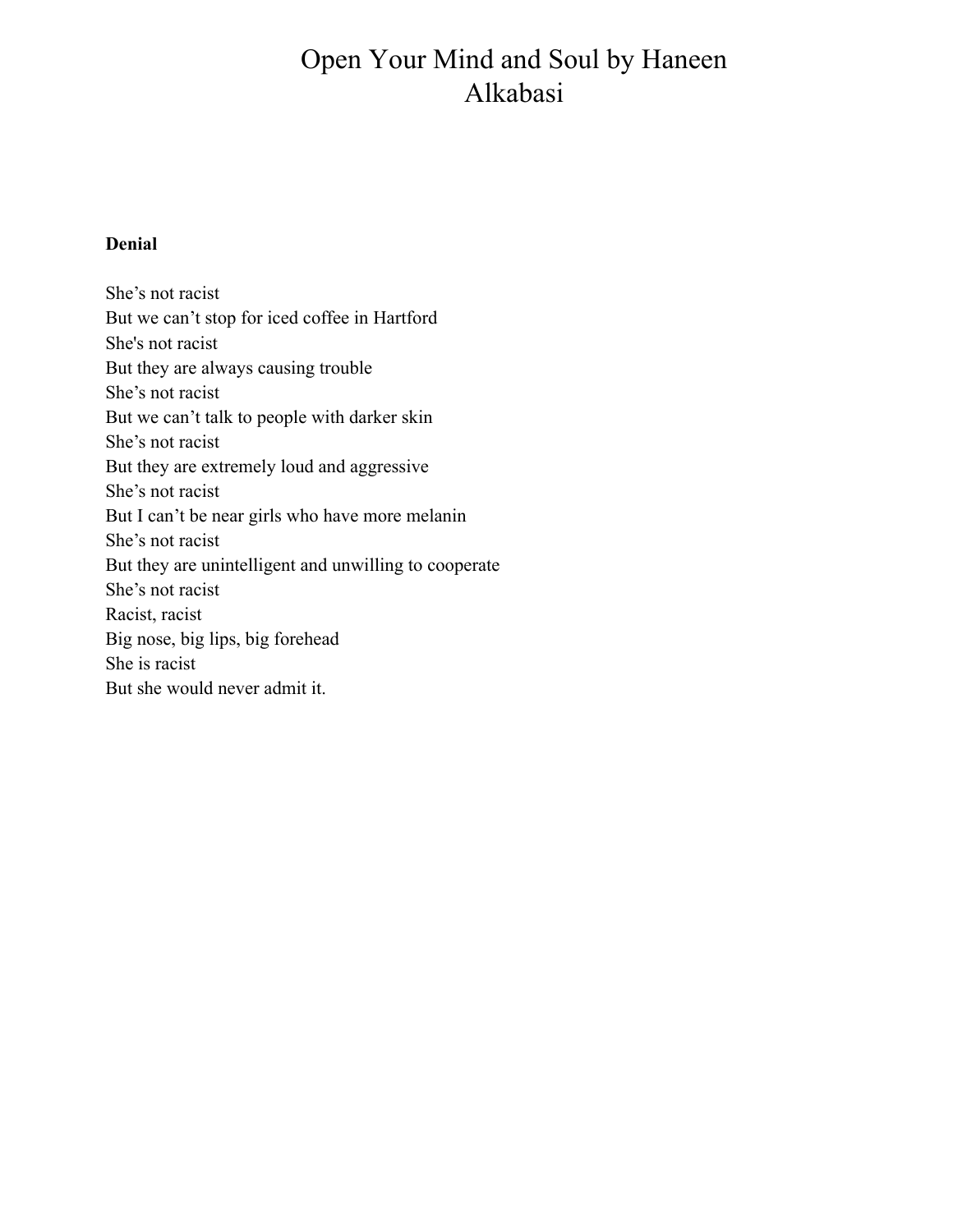## **Blinded**

He says, Why Black Lives Matter? I already know what's about to come. I don't mutter a word I don't acknowledge it I don't want to argue More than we already do– I keep my eyes forward Focusing a great deal on the road But where's the logic, I can't get ahold of it It's not even remotely there

He says, I understand thank you to essential workers; But why are there Black Lives Matter signs? They're not above white. You are racist And you refuse to see it

I find the courage to speak up But he shuts me down **Screaming** As if that makes him right As if that justifies his rational As if that fuels his opinion But he just wants to win the argument He couldn't care less about anyone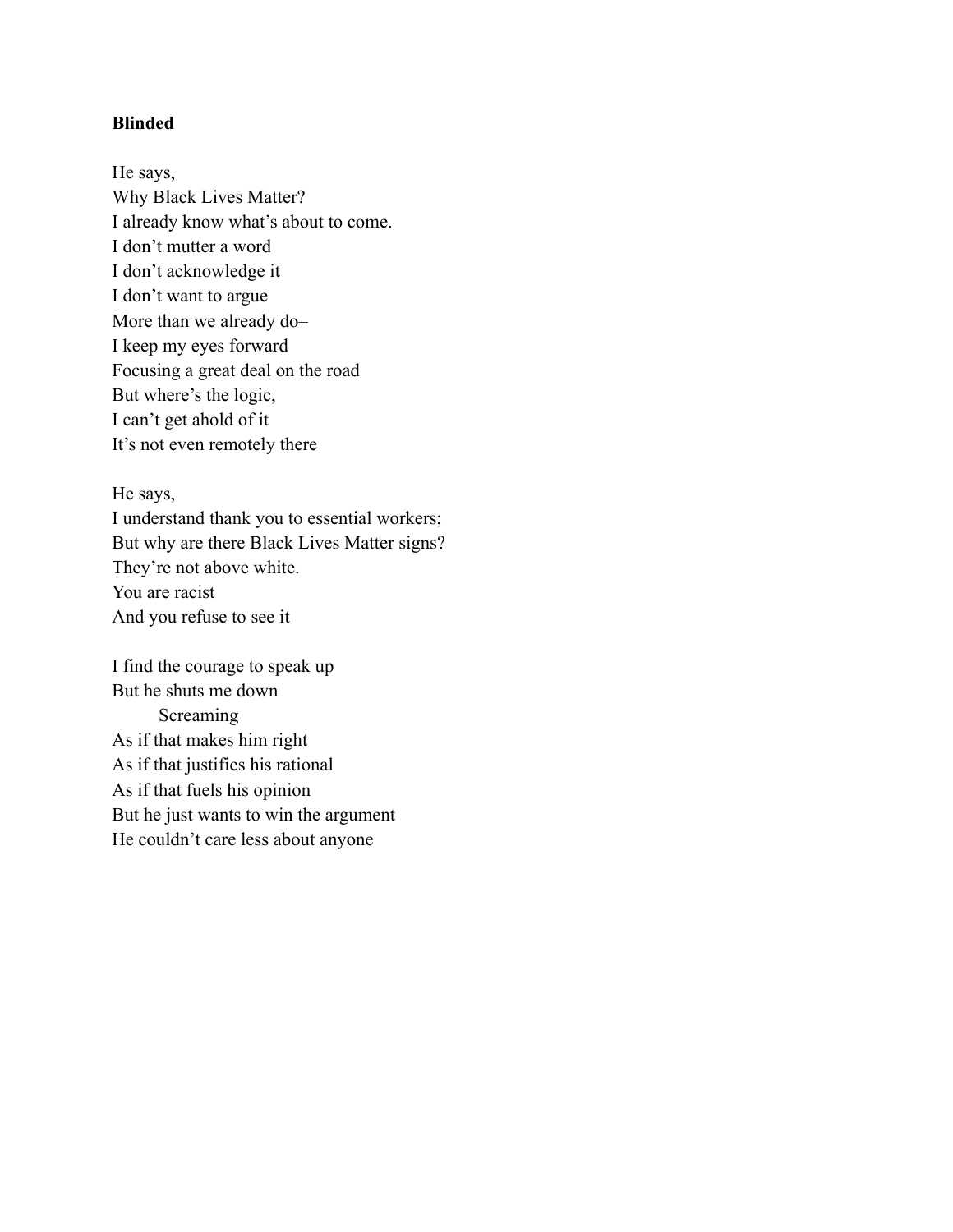## **Inform**

I will never fully understand the Black experience But I learn more about it everyday I was not given "The Talk" After receiving my license

While I was told to be aware of my surroundings They were told to show respect no matter what I was told to maintain a safe following distance They were told to comply with every order I was told to follow the speed limit signs They were told to place their hands On the dashboard; So the officer Can see their every move.

As a matter of fact It is something unheard of In the Arab community. We share their fear And mutual distrust But not to the same extent.

There was a lack in communication; To the point where Children at the mosque Would dial 911 as a joke The police were not our enemy.

I have attended countless webinars One more informative than the last Did you know that the police system was built on slavery? From slave patrols and night watchers Who were tasked to prevent slave revolts by chasing down runaways To modern day policing And people wonder why the criminal justice system– Still discriminates against African Americans.